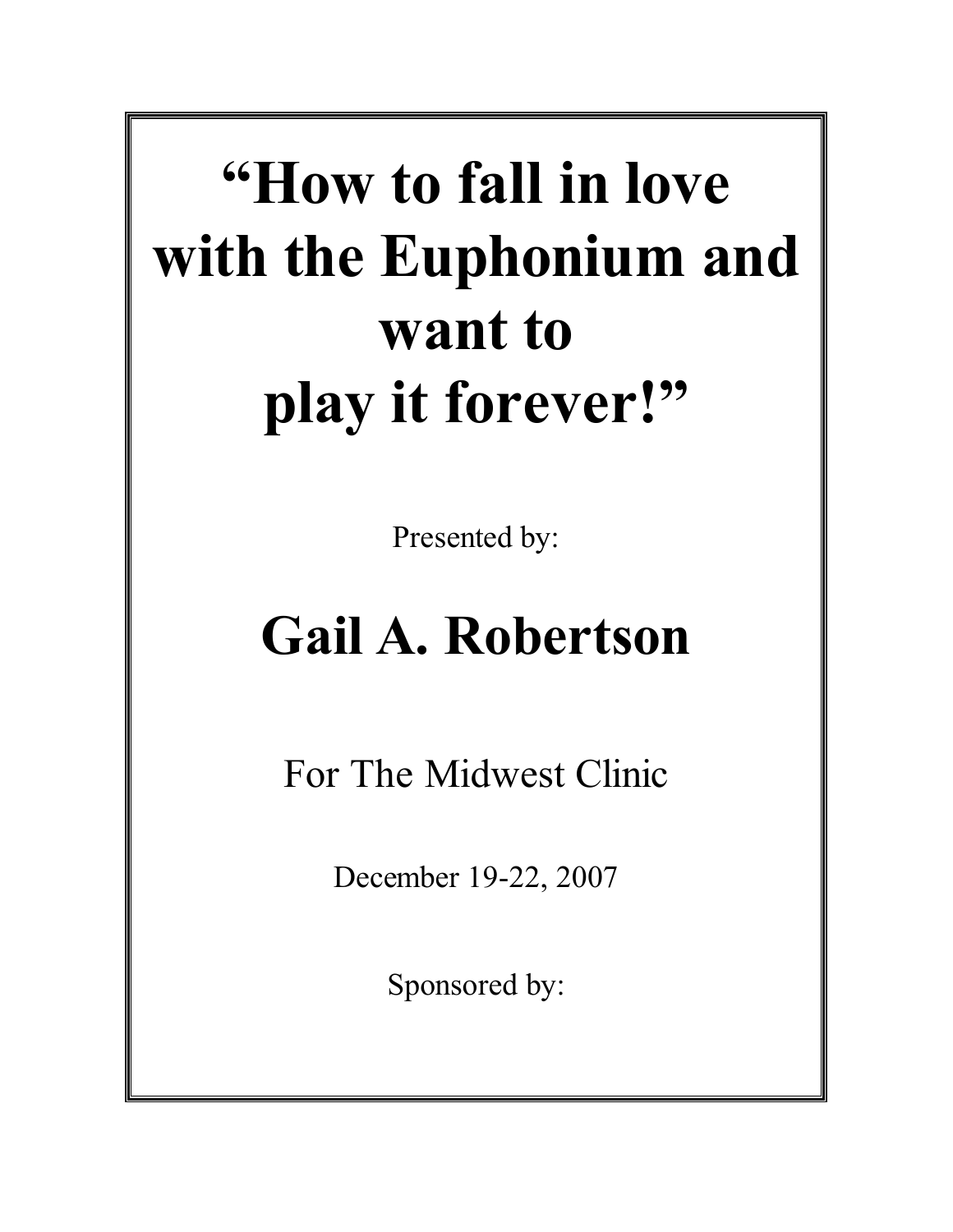### **Sonaré Winds and Schreiber-Keilwerth York Brass**

"How to fall in love with the Euphonium and want to play it forever"

Gail Robertson

#### **1. Reasons to play the euphonium**

A. How the Euphonium chose "me."

(Band music that had great euphonium parts and made me want to leave the saxophone)

- 1. Pomp and Circumstance –Sir Edward Elgar
- 2. Procession of the Nobles –Rimsky-Korsakov
- 3. Suite in F Gustav Holst
- 4. Commando March –Samual Barber
- 5. Festive Overture –Dmitri Shostakovich
- B. Middle school and high school band. (You can rent a school instrument, not as many people play it, there's not as much competition so players are more laid back)
- C. College band opportunities. (Scholarship opportunities are often greater and there can be less competition)
- D. Post college opportunities. (Community Bands and churches usually need euphonium players)
- E. Unique Euphonium related events that occur every year: TUBACHRISTMAS and OCTUBAFEST.
- F. Jobs playing the euphonium. (Military Bands, Theme Parks, Brass Bands, and Concert Bands)

#### **2. Reasons why new students don't pick the euphonium and why we are sometimes "bored" in band**

- A. Lack of quality school instruments. (Who wants to play a beat up horn?)
- B. Lack of challenge in the band "sheet music." (Nothing to practice and there is only one euphonium part) \*see attached example
- C. Lack of attention. (We sit in the back)
- D. Lack of visibility. (Not found on MTV and in Pop Music)
- E. Lack of posters and pictures of professional players.
- F. The euphonium is not a full-time instrument in the Jazz Band or Orchestra.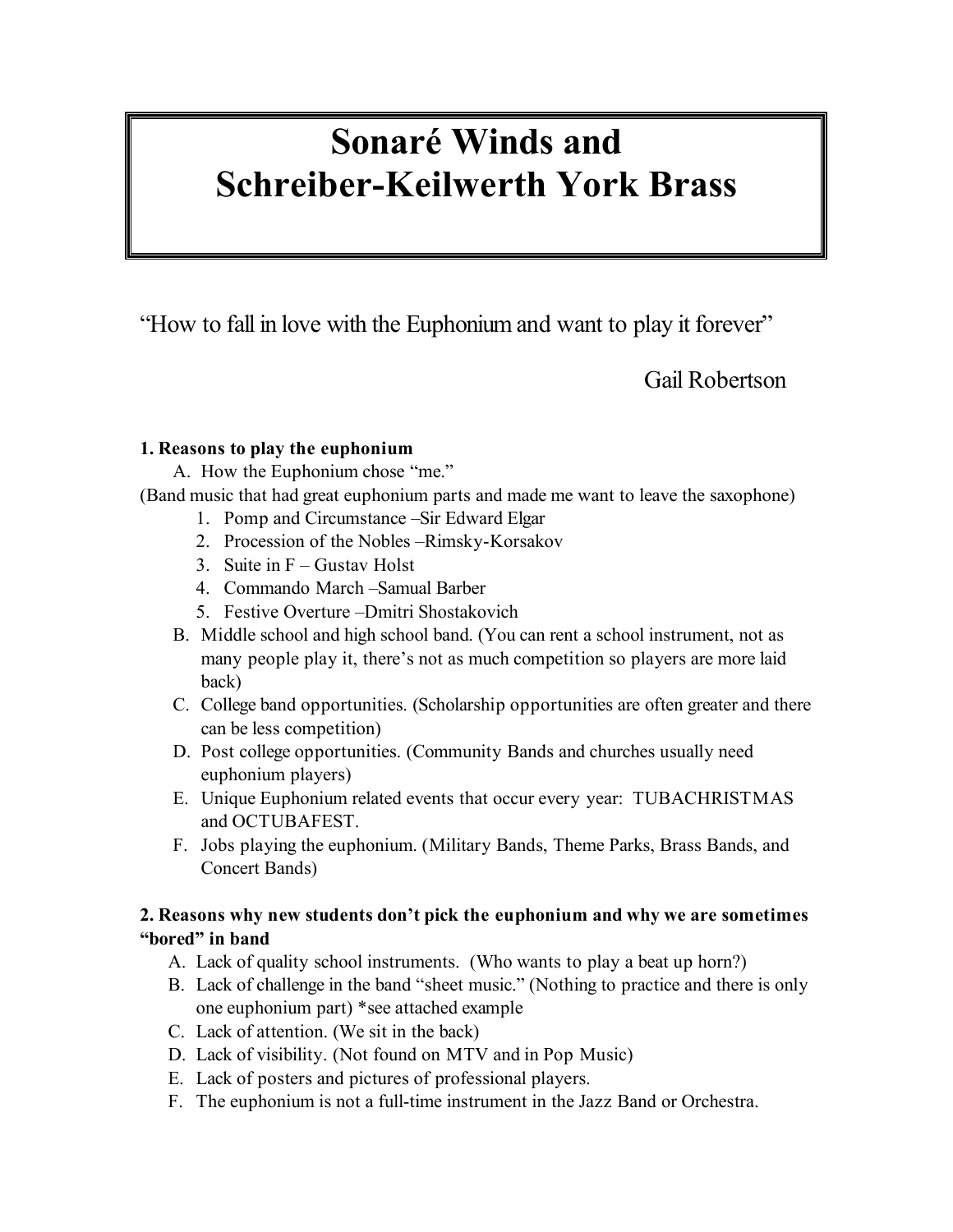G. Lack of instruments, CD's, and sheet music to select from in local music stores.

#### **3. Songs (used to show that the euphonium can do the same as other instruments can)**

- A. "When You Wish Upon a Star" (famous Jiminy Cricket vocal solo)
- B. "The Buglers Holiday" (famous trumpet feature)
- C. "The Clarinet Polka" (famous clarinet solo)
- D. "Never Smile at a Crocodile" (Disney theme usually suite for tuba)
- E. "It's Only a Paper Moon" (famous Nat King Cole vocal jazz song)
- F. "Sir Duke" (popular Stevie Wonder saxophone feature)
- G. "Mario Brothers Theme" (popular video game theme song)
- H. "Stars and Stripes Forever" (famous piccolo solo)

#### Suggested solos for students to use at Solo and Ensemble Festivals:

#### Solos that are Best for  $6<sup>th</sup>$  Graders: (1<sup>st</sup> year players)

Solos that are best for  $7<sup>th</sup>$  graders:

In the Hall of the Mountain King Edvard Grieg/G. E. Holmes Minuet in G<br>Minstrel Boy<br>Minstrel Boy<br>Forrest L. Buchtel Sparkles Floyd O. Harris The Young Prince Floyd O. Harris Ye Traveling Troubador F. H. McKay

#### Solos that are Best for 8<sup>th</sup> Graders:

Brass Bangles Floyd O. Harris Carnival of Venice Henry W. Davis Deep River David Uber Ocean Beach Floyd O. Harris

Air Noble Jacques Robert Conqueror Leonard B. Smith/Leonard Falcone Happy Song Edmund J. Siennicki Pied Piper Forrest L. Buchtel The Rooster Edmund J. Siennicki

Forrest L. Buchtel Polovetsian Dances Alexander Borodin/Forrest L. Buchtel

Asleep in the Deep Henry W. Petrie/Harold L. Walters Evening in the country **Evening in the country** Bela Bartok/Floyd O. Harris Honor and Arms **Frederick Handel/Allen Ostrander** Frederick Handel/Allen Ostrander The Jolly Peasant The Jolly Peasant Robert Schumann/G. E. Holmes March of the Marionette Charles Gounod/Harold L. Walters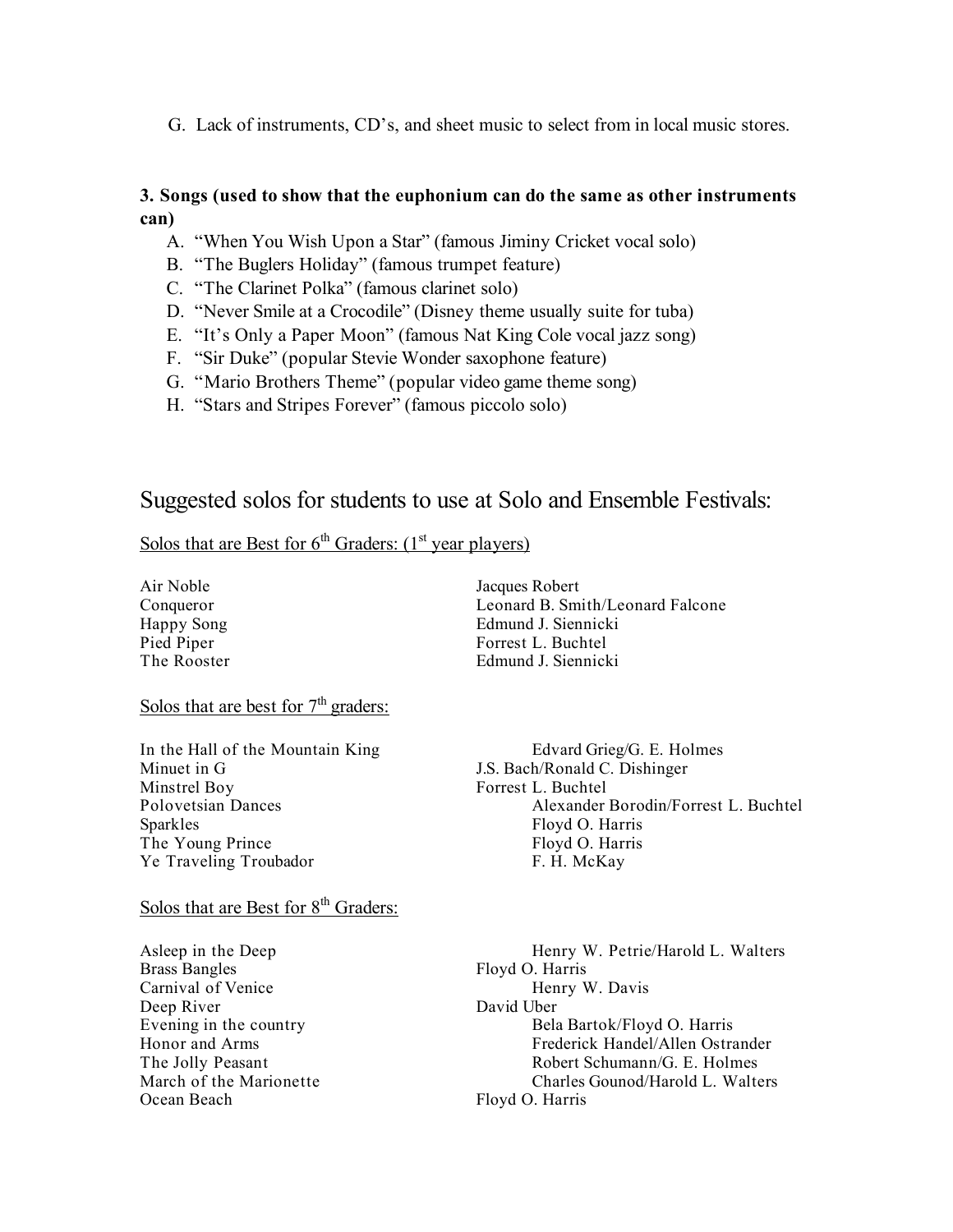Red Canyons Clair W. Johnson

Pavane Pour Infante Défunte Maurice Ravel/Ronald Dishinger Toreador's Song form Carmen Georges Bizet/G. E. Holmes

#### Solos that are Best for advanced  $8<sup>th</sup>$  graders and  $9<sup>th</sup>$  Graders:

Arioso (From Cantata No. 156) Johann Sebastian Bach/H.R. Kent Concert Aria W. A. Mozart/H. Voxman Concert Rondo (k. 371) W. A. Mozart/Jay Ernst Fancy Free Clay Smith Fantasy for Trombone James Curnow Mirror Lake Edward Montgomery My Regards Edward Llewellyn Rhapsody for Euphonium James Curnow Rondo W. A. Mozart/Ronald Dishinger Romanze Gustav Cords The Bride of the Waves Herbert L. Clarke Tramp, Tramp, Tramp **Edwin Franko Goldman/Theo M.** Tobani Solos that are Best for  $10^{th}$  and  $11^{th}$  graders:

Allegro Spiritoso Jean Baptiste Senaille/Leonard Falcone Andante Et Allegro J. Ed. Barat Andante and Rondo Antonio Capuzzi/Philip Catelinet Annie Laurie **Arthur Pryor/Robert Geisler** Beautiful Colorado Joseph De Luca Concerto Nikolai Rimsky-Korsakov Concerto Rondo (Bassoon concerto mvt. 3) W. A. Mozart/Richard Fote Dance Suite (Unaccompanied) Brian Isreal Devonshire Gates Roland Brom Grand concerto Friedebald Grafe Introduction and Dance J. Ed. Barat/Glenn Smith Phantasy Piece Op. 10, #2 Burnet Tuthill Minuet- Scherzo Joseph De Luca Scene De Concert Max F. Denmark Solo De Concours Paul Veronge de la Nux Sonata (any one) Johann Ernst Galliard/Karl Heinz Fussl/Keith Brown Sonata in F minor Georg Philipp Telemann/Allen Ostrander Suite for Baritone Don Haddad clef) Starlight (Waltz Caprice) Arthur Pryor Variations on a Theme of Robert Schumann Robert Schumann/William Davis

Prelude and Minuet **Arcangelo Corelli/Richard E. Powell** 

Carnival of Venice Theorem 1999 Herbert L. Clarke/Arthur Brandenburg Romanza Appassionata Carl Maria von Weber/P. X. Laube Sonata in F major **Benedetto Marcello/Allen Ostrander** Toccata in the Style of Frescobaldi Gaspar Cassado/Keith Brown (tenor

Solos that are Best for advanced 12 graders and college students: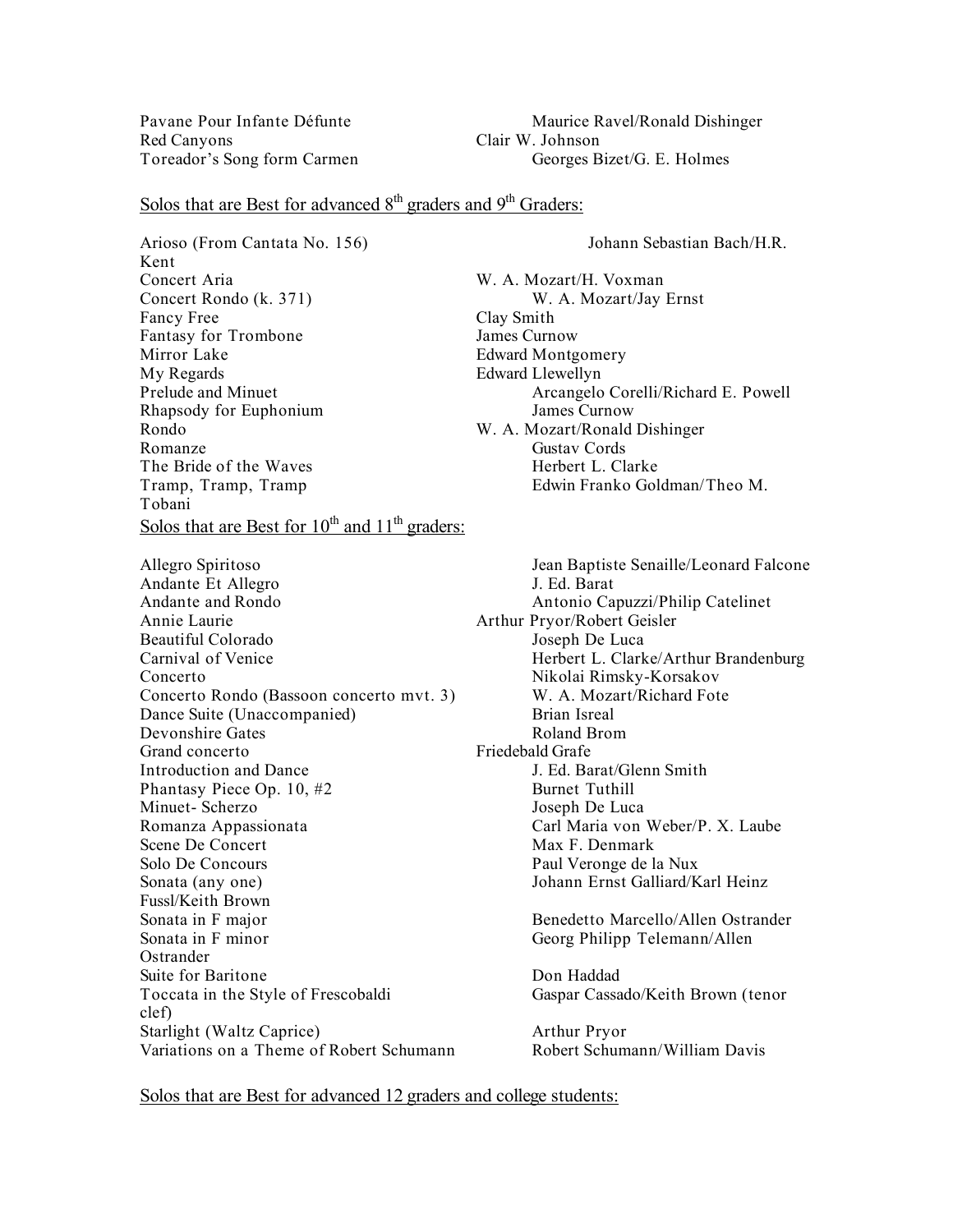Allegro et Finale Eugéne Bozza Andante et Allegro J. Guy Ropartz/A. Shapiro Believe me, If All those Endearing Young Charms Simone Mantia/David Werden Blue Bells of Scotland Arthur Pryor Carnival of Venice J. B. Arban/Edwin Franko Goldman Concert Fantasie Gustav Cords Concertino Op. 4 Ferdinand David Concertino #1 in B flat Major<br>
Concerto Mvt. 1 (K. 191 for Bassoon) W. A. Mozart/Allen Ostrander Concerto Mvt.  $1$  (K. 191 for Bassoon) Euphonium Concerto Joseph Horovitz Fantasia Gordon Jacob Fantasia di Concerto Edoardo Boccalari Introduction and Polonaise Max Denmark Lyric Suite Donald H. White Morceau Symphonique, Op. 88 Alexandre Guilmant/E. Falaguerra Pantomime Phillip Sparke Ricercare #1 (Unaccompanied) Andrea Gabrieli Sonata for Euphonium David Uber Sonata in C Major Johann Friedrich Fasch/Fromme Symphonic Variants James Curnow

#### Suggested solos for euphonium soloist and Band:

Andante et Allegro J. Ed. Barat/Loren Marsteller Believe me, If All those Endearing Young Charms Simone Mantia/David Werden Blue Bells of Scotland Arthur Pryor/Pearson Beautiful Colorado Joseph De Luca Carnival of Venice **Herbert L. Clarke** Danny Boy Traditional/Lewis Buckley Fantasia Gordon Jacob Fantasia di Concerto Edoardo Boccalari Fantasy for Trombone James Curnow Introduction and Dance J. Ed. Barat Mirror Lake Edward Montgomery Morceau Symphonique, Op. 88 Alexandre Guilmant/Shepard My Regards Edward Llewellyn Napoli Herman Bellstedt Rhapsody for Euphonium James Curnow Symphonic Variants James Curnow The Bride of the Waves **Herbert L. Clarke** 

Originally from Pompano Beach, Florida, **Gail Robertson** began her music studies at the University of Central Florida. She was then awarded a full-scholarship as graduate assistant to Harvey G. Phillips at Indiana University and completed her Masters Degree in Euphonium performance and earned a Performer's Certificate. Ms. Robertson then began the DMA in euphonium performance at the University of Maryland with Dr. Brian L. Bowman. Two months later, she was relocated back to Orlando to become one of the founding members of Walt Disney World's "Tubafours," a professional tuba and euphonium quartet that was together for 10 years. She later became the leader and chief arranger for the group and produced a CD called "Tubas Under the Boardwalk."

Robertson is currently Instructor of Euphonium and Tuba at the University of Central Florida and Valencia Community College. She has taught on the faculties of the University of Florida, Bethune-Cookman College, and Seminole Community College. Additionally, she has served as an adjudicator for national and international music competitions including the Leonard Falcone Tuba and Euphonium Competition, International Tuba and Euphonium Conference Solo Artist and Tuba-Euphonium Quartet Competitions, and the